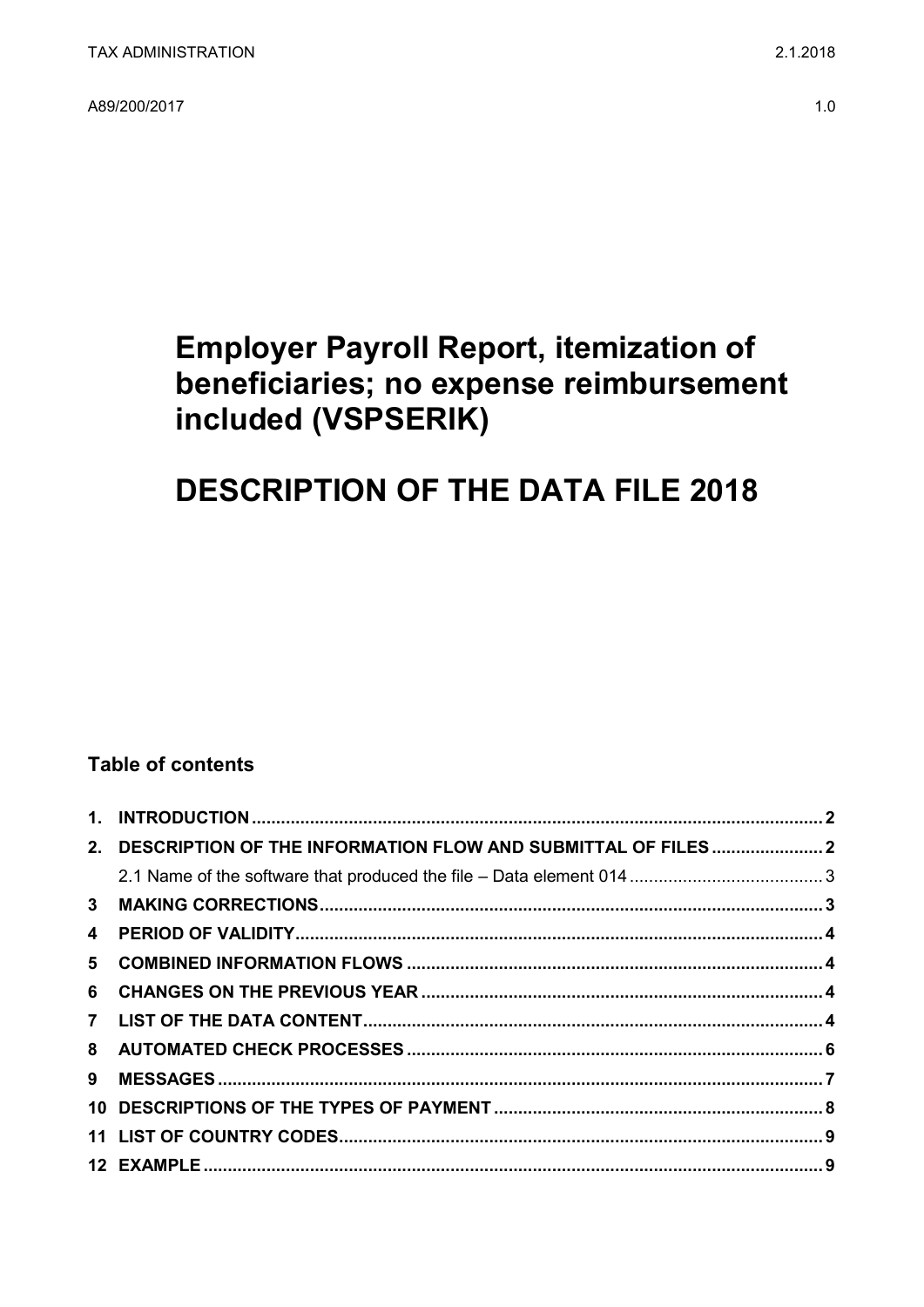## **Version history**

| Date     | Version | <b>Description</b>                              |
|----------|---------|-------------------------------------------------|
| 2.1.2018 | 1.0     | First release concerning the 2018 taxable year. |

#### <span id="page-1-0"></span>**1. INTRODUCTION**

This guidance explains the structure of the required inbound file and the check procedures that follow. For more information, see tax.fi > About us > Information and material on taxation > IT developers > e-Filing guidance > Electronic filing of information returns General description.

#### <span id="page-1-1"></span>**2. DESCRIPTION OF THE INFORMATION FLOW AND SUBMITTAL OF FILES**

Employers and other similar payors must use the format discussed in this document when sending their Employer Payroll Reports (annual information) in accordance with the rules of the Official Decision of the Tax Administration on the Information-Reporting Requirement. The reporting concerns wages, salaries, fees and nonwage compensation **excluding tax-exempt reimbursement of expenses** paid to the workers on the payroll.

This Employer Payroll Report version itemization of beneficiaries; no expense reimbursement (VSPSERIK) is for filers who have an independent IT system keeping track of their reimbursement payments and a different IT system for payroll accounting. For this reason, two filings may be created for the same beneficiary (worker). Payroll should be reported by the VSPSERIK information flow; tax-exempt reimbursement by the VSPSKUST information flow.

If a single software gives both payroll information and amounts of tax-exempt and taxable reimbursements, it is permissible to use the VSPSERIE information flow for reporting.

If payments from to the same beneficiary from the same payer are reported, consisting of wages, tax-exempt reimbursements and taxable reimbursements, produced by different software applications, there is a risk of double reporting. To prevent that, the data element for identification purposes (014) is added to the flow.

The reporting must include itemizations of each beneficiary or recipient of wages etc. Instructions for setting up the itemizations are provided below.

You must file your information return electronically if you had more than five (5) recipients of dividends. However, the requirement to use e-filing does not concern physical persons and estates of deceased physical persons unless they operate a trade, business, an agricultural farm/forestry unit.

Regularly wage-paying employers with several registered accounting units (branch offices etc.) must submit their reports separately for every subaccounting unit.

For more information and instructions, go to the 'Annual Information Returns' pages of the Website > Forms > Annual information.

You must report all the information discussed in this memorandum if they have a connection with the payments you have made to your employees or other beneficiaries. **Examples**: It qualifies as a reason to file the Employer Payroll Report if you have made payments to someone, if you have withheld taxes on a payment, or if you have withheld tax-at-source on a payment.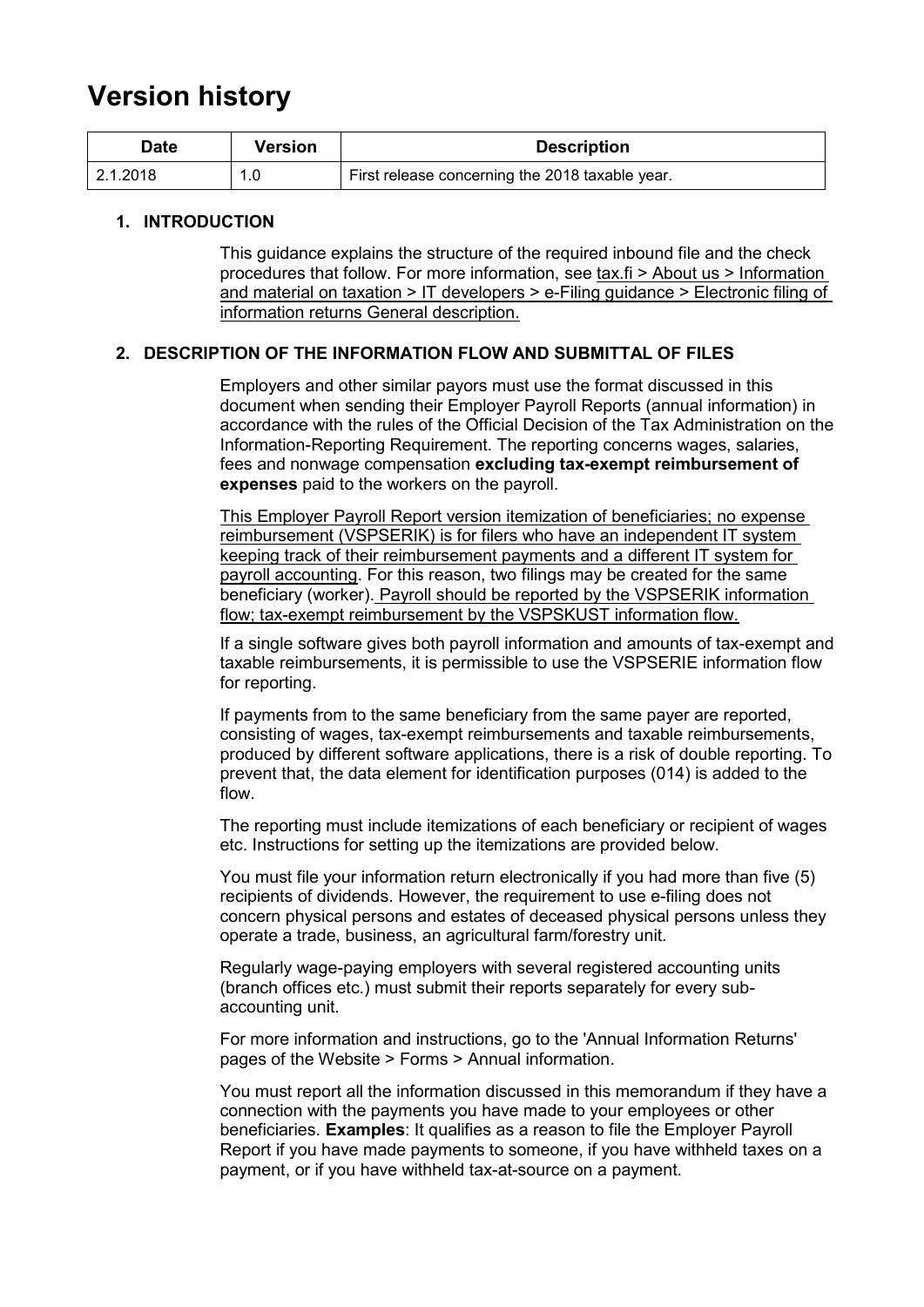For more information on how filers must identify themselves electronically, on the requirements on Katso ID and Katso Role, and on the information flow's check routine for authorizations, click [here.](https://www.ilmoitin.fi/webtamo/sivut/IlmoituslajiRoolit?kieli=en&tv=VSPSERIK)

#### <span id="page-2-0"></span>**2.1 Name of the software that produced the file – Data element 014**

This data element (014) is mandatory, for purposes of identification, in the VSPSERIE, VSPSERIK, VSPSKUST, VSRAERIE and VSPSVYHT annual information flows.

In the future, the entry in 014 must contain the Business ID of the software provider company and two additional control characters. An underscore is required between the Business ID and the control characters. For the Business ID, it is mandatory to follow the exact format. The control characters are intended for the software provider company, so they can identify their software product according to their own needs.

The format of the name of software (014) data element is the following:

Y-TUNNUS AN2 (12 characters in total)

Example:

The provider of the "AccountingPro" software application has 6606611-7 as its Business ID. The provider not only sells "Accounting Pro" but also another application called "PayrollPro".

The entry in this data element should be:

014: 6606611-7\_AP (Accounting Pro)

014: 6606611-7\_PP (Payroll Pro)

If the software company does not have a Finnish Business ID, the dummy value 0000000-0 is permitted, for example, you can enter: 0000000-0\_U1.

If the software is developed independently by the payer reporting the annual information, enter the Business ID of the payer company in this field and control characters as appropriate.

#### <span id="page-2-1"></span>**3 MAKING CORRECTIONS**

For more information, see tax.fi > About us > Information and material on taxation > IT developers > e-Filing guidance > Making corrections to e-filed submittals of information returns.

However, this information flow has a special requirement affecting any corrections: We recommend that filers use the same information flow, and the same software, as they used for the original submittal when making corrections.

In other words, making corrections using the VSPSERIE flow is possible, but if this is done it is important to note that it will replace the VSPSERIK and VSPSKUST flows submitted earlier, provided that the file was produced by the same software.

**Illustration**: If the filer had used the VSPSERIK and VSPSKUST information flows when making the original filing, and corrections are not needed for the reimbursement section but are needed for the wages i.e. payroll section, we recommend that corrections be made by submitting a new VSPSERIK information flow for correction purposes. However, if the filer wishes to use the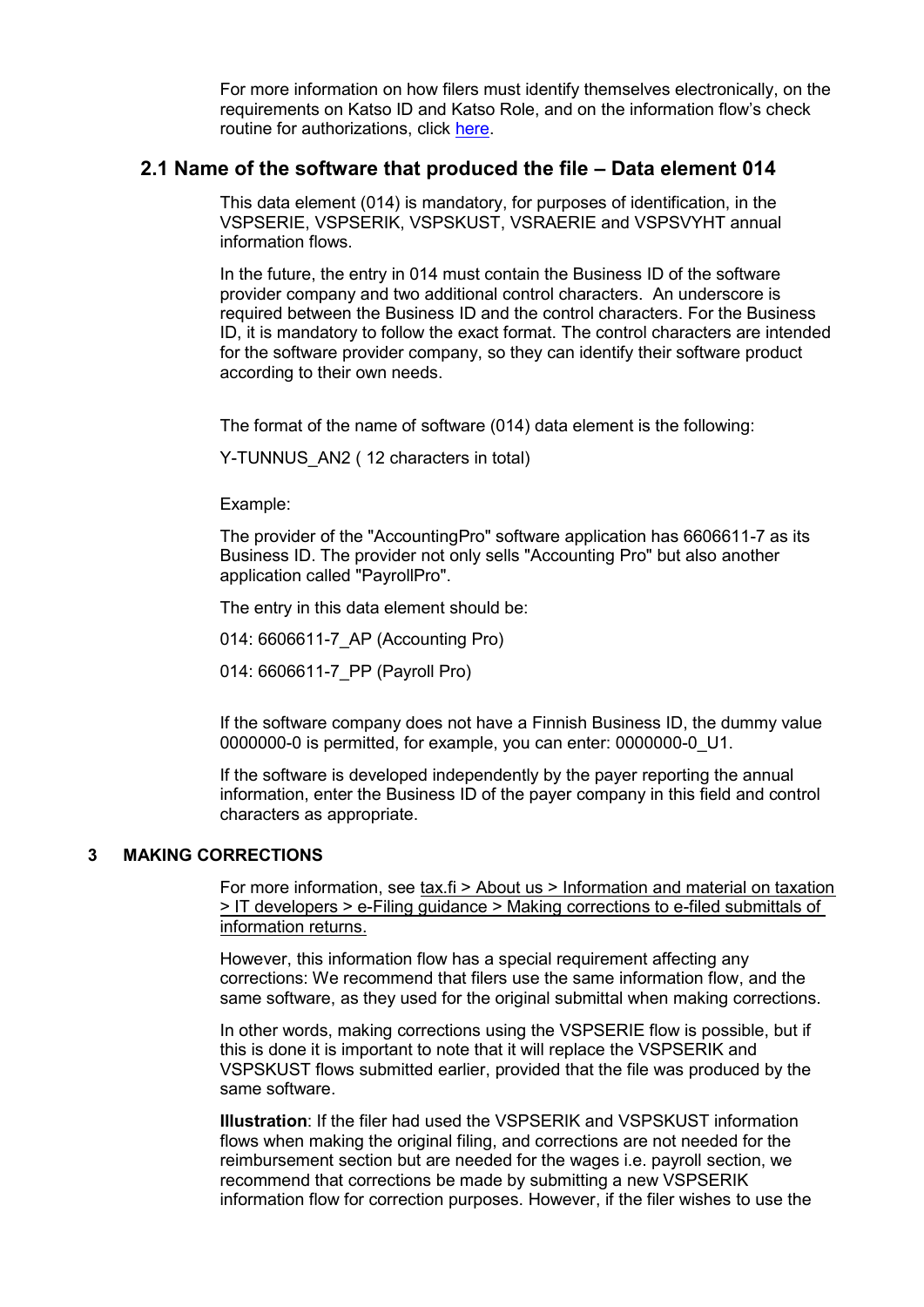VSPSERIE flow, they must add the reported details on tax-exempt reimbursement to it, which originally were submitted by the VSPSKUST flow. If those details are not added, our system will receive the VSPSERIE and misinterpret its empty data elements or positions as deletions.

#### <span id="page-3-0"></span>**4 PERIOD OF VALIDITY**

This specification sets out the requirements of file formatting that come into force 25 January 2018 and continue to be in force until a new version of this specification is released.

Due date of filing is 5 February 2019.

#### <span id="page-3-1"></span>**5 COMBINED INFORMATION FLOWS**

You may send us the following flows in the same computer file as you are sending your VSPSERIK flow:

- VSPSVYHT
- VSPSKUST
- VSRAERIE.

#### <span id="page-3-2"></span>**6 CHANGES ON THE PREVIOUS YEAR**

| <b>Version</b> | Code      | Data element                   | <b>Description</b>          |
|----------------|-----------|--------------------------------|-----------------------------|
| -1.0           | 15-18/058 | Year of payment                | Year changed                |
|                | 125/123   | Company car benefit, age group | Year information is changed |

#### <span id="page-3-3"></span>**7 LIST OF THE DATA CONTENT**

| <b>Position</b> | Code $P/V$ T |   |   |        | L/T   Description                                                                                                                                                  | Format                   | Permissible<br>values                                                                                                                |
|-----------------|--------------|---|---|--------|--------------------------------------------------------------------------------------------------------------------------------------------------------------------|--------------------------|--------------------------------------------------------------------------------------------------------------------------------------|
| $1-8$           | 000          | P | T |        | File identifier                                                                                                                                                    | AN <sub>8</sub>          | <b>VSPSERIK</b>                                                                                                                      |
| 10              | 082          | V |   |        | Deletion                                                                                                                                                           | A1                       | D                                                                                                                                    |
| $12 - 13$       | 084          | P | T | $\ast$ | Type of Payment                                                                                                                                                    | AN <sub>2</sub>          | P, PY, P3, 1, 1<br>Y, 2, 5, 6, 61,<br>H, H1, H2, PU<br>,H3,H4,H5,<br>H6,B,G,G1,<br>2Y,5Y,SA,<br>7K, 7L, 7M, 7<br>N,7Q,<br>PT, HT, YT |
| 15-18           | 058          | P | T |        | Year of payment<br>The year of payment is the calendar year during<br>which the payment was made $-$ the year when<br>the income was earned is of no significance. | <b>VVVV</b>              | 2018                                                                                                                                 |
| 20-32           | 010          | P | т |        | Payor's ID                                                                                                                                                         | ALITP  <br><b>HETU</b>   |                                                                                                                                      |
| 36-46           | 083          | P | T | $\ast$ | Beneficiary's personal identity code<br>or Business ID                                                                                                             | YTUNNUS  <br><b>HETU</b> |                                                                                                                                      |
| 48-49           | 112          | V | T |        | Month of payment/cross-trade time                                                                                                                                  | KK                       |                                                                                                                                      |
| 50-60           | 114          | V |   |        | Amount of wages/remuneration not including<br>fringe benefits                                                                                                      | R8,2                     |                                                                                                                                      |
| 61-71           | 115          | V |   |        | <b>Taxes withheld</b>                                                                                                                                              | R8,2                     |                                                                                                                                      |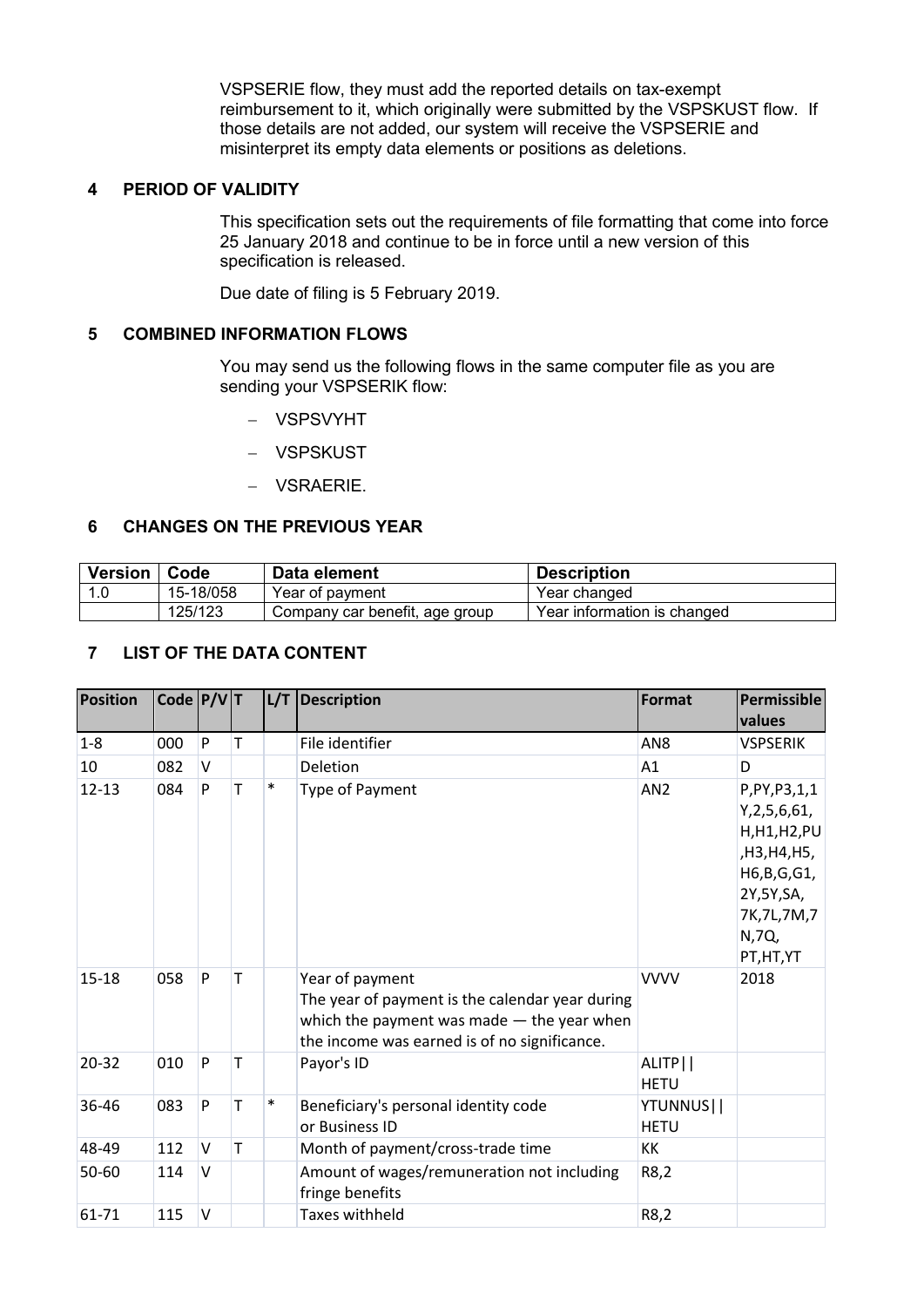| 72-82   | 116 | $\vee$  |               | Worker-paid pension insurance,<br>unemployment insurance contributions                                                                                                                                                                                          | R8,2                        |         |
|---------|-----|---------|---------------|-----------------------------------------------------------------------------------------------------------------------------------------------------------------------------------------------------------------------------------------------------------------|-----------------------------|---------|
| 83-93   | 117 | $\vee$  |               | Amounts to be deducted before taxes are<br>withheld                                                                                                                                                                                                             | R8,2                        |         |
| 94-104  | 120 | V       |               | Company car benefit, taxable amount                                                                                                                                                                                                                             | R8,2                        |         |
| 105-115 | 121 | V       |               | Company car benefit, amount collected by the<br>employer                                                                                                                                                                                                        | R8,2                        |         |
| 117-123 | 122 | V       |               | Company car benefit, number of kilometres as<br>recorded in the driver's log                                                                                                                                                                                    | $+N7$                       |         |
| 125     | 123 | V       |               | Company car benefit, age group<br>A (= Vehicles put on the road 2018, 2017, and<br>2016.<br>B (= Vehicles put on the road 2015, 2014, and<br>2013.<br>C (= Vehicles put on the road 2011 or prior to<br>2012.<br>U (= Company cars given in foreign countries.) | AN1                         | A,B,C,U |
| 127     | 124 | V       |               | Company car benefit; unlimited type<br>$(0=No, 1=Yes)$                                                                                                                                                                                                          | N1                          | 0,1     |
| 129     | 125 | $\sf V$ |               | Company car benefit, limited type<br>$(0=No, 1=Yes)$                                                                                                                                                                                                            | N1                          | 0,1     |
| 130-140 | 130 | V       |               | Benefit in the form of lower interest on home<br>loans                                                                                                                                                                                                          | R8,2                        |         |
| 141-151 | 140 | V       |               | Other fringe benefits; total amount of other<br>taxable benefits                                                                                                                                                                                                | R8,2                        |         |
| 152-162 | 141 | $\vee$  |               | Other fringe benefits; amount collected by the<br>employer                                                                                                                                                                                                      | R8,2                        |         |
| 164     | 142 | $\vee$  |               | Other fringe benefits, accommodation<br>$(0=No, 1=Yes)$                                                                                                                                                                                                         | N1                          | 0,1     |
| 166     | 143 | V       |               | Other fringe benefits, telephone<br>$(0=No, 1=Yes)$                                                                                                                                                                                                             | N1                          | 0,1     |
| 168     | 144 | $\vee$  |               | Other fringe benefits, meals<br>(0=No, 1=Yes)                                                                                                                                                                                                                   | N1                          | 0,1     |
| 170     | 145 | V       |               | Other fringe benefits, other benefit<br>$(0=No, 1=Yes)$                                                                                                                                                                                                         | N1                          | 0,1     |
| 172     | 146 | $\vee$  |               | The amount collected for the meal benefit<br>equals the tax value<br>$(0=No, 1=Yes)$                                                                                                                                                                            | N1                          | 0,1     |
| 173-211 |     |         |               | Reserve space                                                                                                                                                                                                                                                   |                             |         |
| 212-222 | 157 | $\vee$  |               | Taxable allowance for special expenses                                                                                                                                                                                                                          | R8,2                        |         |
| 229-239 | 160 | V       |               | Contribution paid to a person elected for a<br>position of trust                                                                                                                                                                                                | R8,2                        |         |
| 240-250 | 149 | $\vee$  |               | Employer-provided commuter ticket, exempted<br>amount                                                                                                                                                                                                           | R8,2                        |         |
| 252-253 | 105 | $\vee$  | $\ast$<br>V/P | Country code in the case of 5, 5Y and 7Q Types<br>of Payment                                                                                                                                                                                                    | <b>MAA</b><br><b>TUNNUS</b> |         |
| 254-277 |     |         |               | Reserve space                                                                                                                                                                                                                                                   |                             |         |
| 278-288 | 135 | $\vee$  |               | Employee stock options and stock grants                                                                                                                                                                                                                         | R8,2                        |         |
| 289-299 | 180 | V       |               | Employer-paid insurance premiums (for<br>collective additional pension insurance taken 6<br>May 2004 or later)                                                                                                                                                  | R8,2                        |         |
| 300-310 | 181 | V       |               | Worker-paid insurance premiums (for collective R8,2<br>additional pension insurance taken 6 May 2004                                                                                                                                                            |                             |         |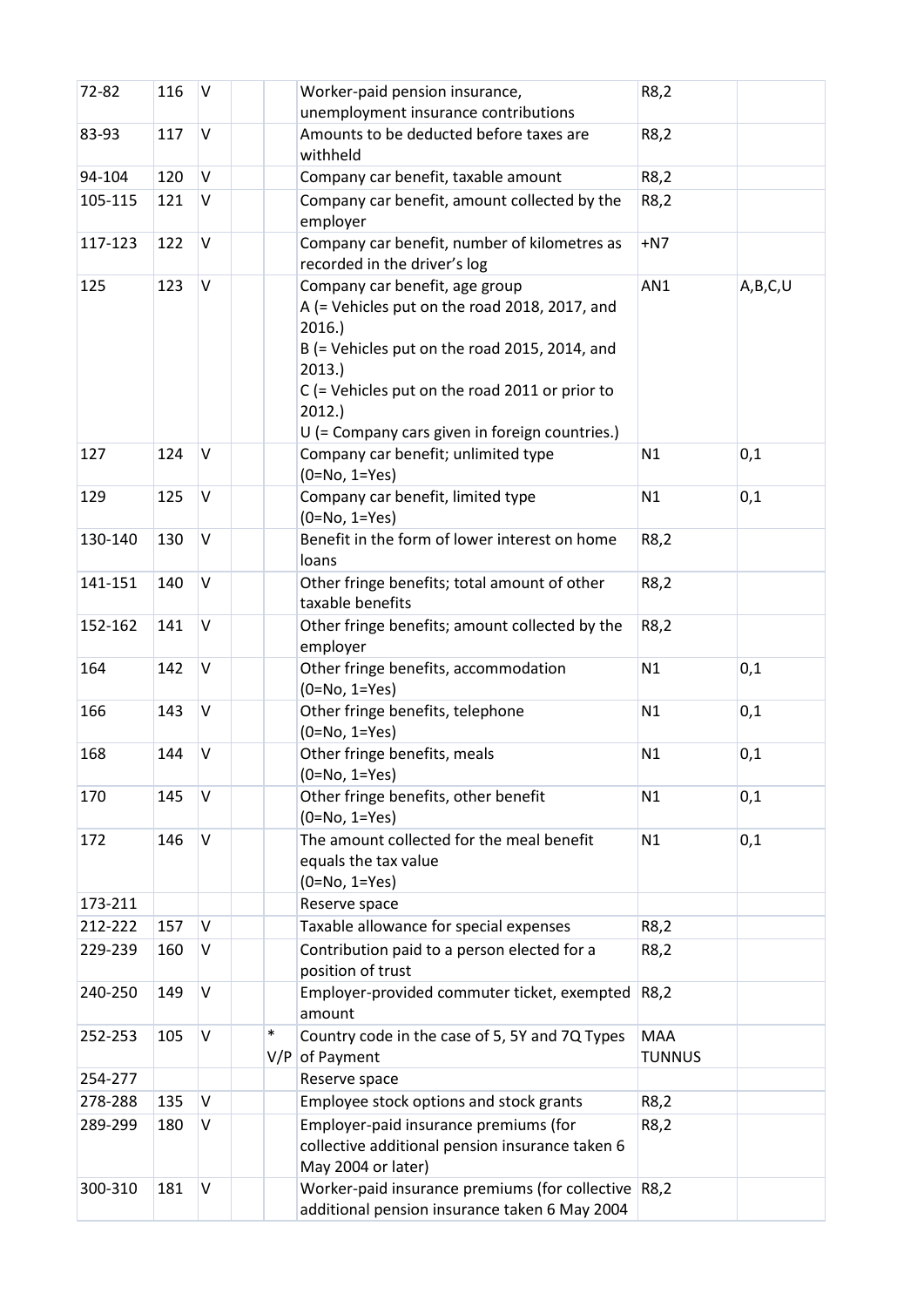|         |     |        |           |          | or later)                                                                                                               |                                  |
|---------|-----|--------|-----------|----------|-------------------------------------------------------------------------------------------------------------------------|----------------------------------|
| 311-321 | 182 | $\vee$ |           |          | Payments of individual retirement pension<br>plans                                                                      | R8,2                             |
| 322-332 | 136 | V      |           | $\ast$   | Payments of wages not included in the base of<br>health insurance contributions                                         | R8,2                             |
| 335-345 | 148 | $\vee$ |           |          | Employer-provided commuter ticket, the<br>taxable amount equated with wages, or the<br>amount collected from the worker | R8,2                             |
| 347-381 | 085 | V      | <b>ET</b> | ∗<br>V/P | Beneficiary's name                                                                                                      | AN35                             |
| 383-405 | 048 | V      |           |          | Software application that produced the file                                                                             | AN23                             |
| 406-417 | 014 | P      |           |          | Name of the software that produced the file                                                                             | Υ-<br>TUNNUS AN<br>2             |
| 419-432 | 198 | P      |           |          | Software-generated timestamp                                                                                            | <b>DDMMYYYY</b><br><b>HHMMSS</b> |
|         | 999 | P      |           |          | Final identifier                                                                                                        | N8                               |

### <span id="page-5-0"></span>**8 AUTOMATED CHECK PROCESSES**

| New/<br>Chang<br>ed | Code       | <b>Description of Calc. Rule / Check</b>                                                                                                                                                         |
|---------------------|------------|--------------------------------------------------------------------------------------------------------------------------------------------------------------------------------------------------|
|                     | 105        | Country Code is mandatory if Type of Payment is 5, 5Y, or 7Q.                                                                                                                                    |
|                     |            | #445; Country Code is mandatory if Type of Payment is 5, 5Y, or 7Q.                                                                                                                              |
|                     | 136        | Do not populate 136 unless Type of Payment is P, PY, 1, 1Y, YT, P3, 2,<br>2Y, 5, 5Y, 6, 7M, 7N, PT, H, HT, H2, H3, H4, H5, H6, 7N or 7Q.                                                         |
|                     |            | #801; Do not populate 136 unless Type of Payment is P, PY, 1, 1Y, YT,<br>P3, 2, 2Y, 5, 5Y, 6, 7M, 7N, PT, H, HT, H2, H3, H4, H5, H6, 7N or 7Q.                                                   |
|                     | 136        | Data element 136 should not be populated in connection with the H, HT,<br>H2, H3, H4, H5, H6 and 7Q Types of Payment (084) unless the worker's<br>age is younger than 16 or older than 68 years. |
|                     |            | #804;Do no populate 136 (pos. 323-332) when Type of Payment is H, HT,<br>H2, H3, H4, H5, H6 or 7Q unless worker's age is younger than 16 or older<br>than 68 years.                              |
|                     | 083        | Beneficiary's name (085) is a mandatory field because you have entered a                                                                                                                         |
|                     | 085        | dummy identity code in the Personal ID or Business ID (083) field.                                                                                                                               |
|                     |            | #1070; Beneficiary's name (085) is mandatory under the circumstances:<br>the personal ID or Business ID in (083) is a dummy identity code.                                                       |
|                     | 010<br>083 | The (010 and 083) ID codes cannot be the same.                                                                                                                                                   |
|                     |            | #1308; Identity codes (010 and 083) cannot be the same.                                                                                                                                          |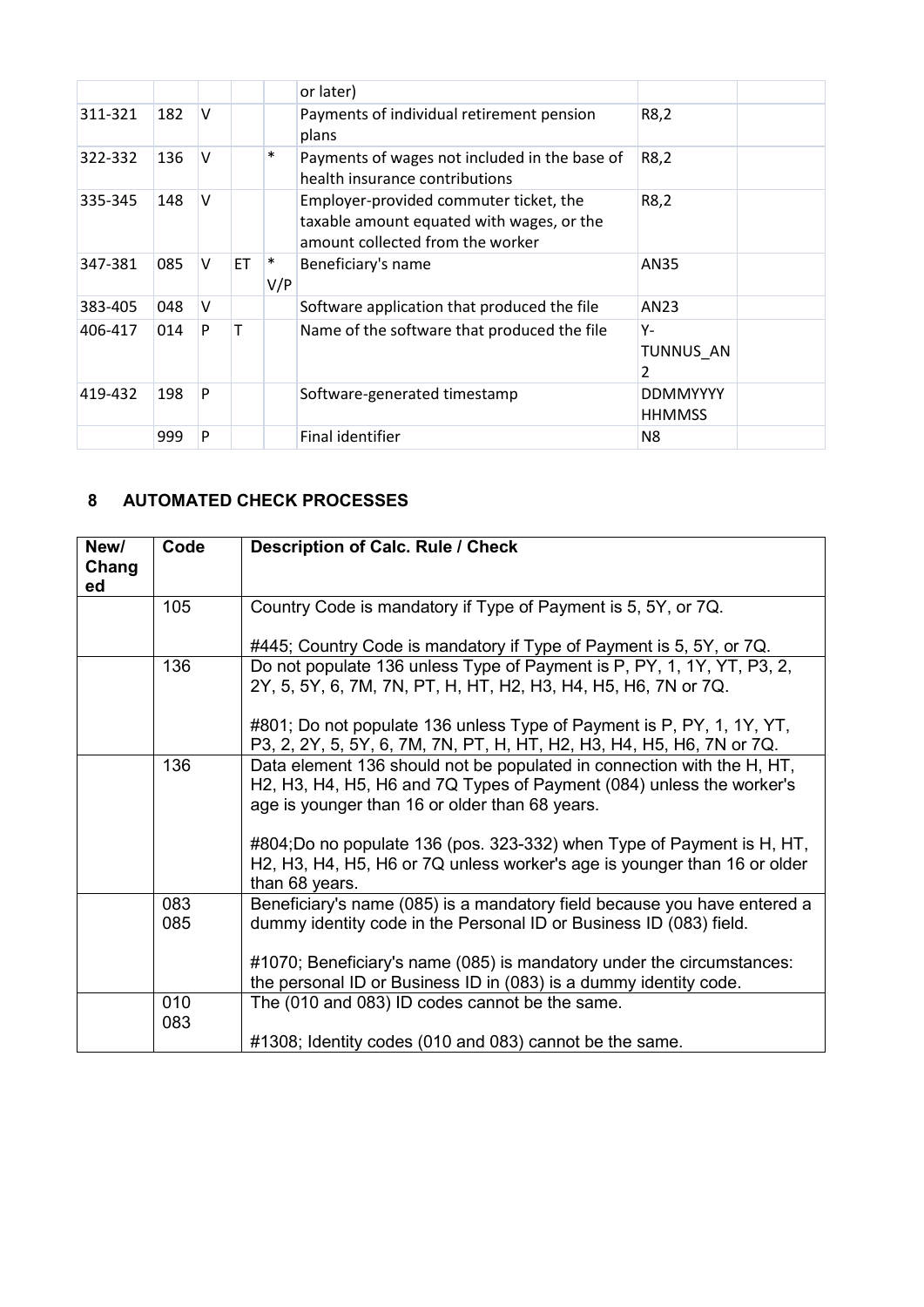## <span id="page-6-0"></span>**9 MESSAGES**

| New/  | Code       | Description of the message                                                                                                                             |
|-------|------------|--------------------------------------------------------------------------------------------------------------------------------------------------------|
| Chang |            |                                                                                                                                                        |
| ed    |            |                                                                                                                                                        |
|       | 114<br>115 | If you have entered a non-zero value in Tax withheld (115), you must also<br>populate Amount of wages/remuneration not including fringe benefits (114) |
|       |            | with a non-zero value.                                                                                                                                 |
|       |            |                                                                                                                                                        |
|       |            | #1071; If you have entered a non-zero value in Tax withheld (115), you                                                                                 |
|       |            | must also populate Amount of wages/remuneration not including fringe                                                                                   |
|       |            | benefits (114) with a non-zero value.                                                                                                                  |
|       | 114        | Tax withheld (115) cannot be greater than Amount of wages/remuneration                                                                                 |
|       | 115        | not including fringe benefits (114).                                                                                                                   |
|       |            |                                                                                                                                                        |
|       |            | #1072; Tax withheld (115) cannot be greater than Amount of<br>wages/remuneration not including fringe benefits (114).                                  |
|       | 084        | If Type of Payment (084) is 5 or 5Y, Tax withheld (115) cannot be greater                                                                              |
|       | 114        | than 3.5% in proportion to Amount of wages/remuneration not including                                                                                  |
|       | 115        | fringe benefits (114).                                                                                                                                 |
|       |            |                                                                                                                                                        |
|       |            | #1073; If Type of Payment (084) is 5 or 5Y, Tax withheld (115) cannot be                                                                               |
|       |            | greater than 3.5% in proportion to Amount of wages/remuneration not                                                                                    |
|       |            | including fringe benefits (114).                                                                                                                       |
|       | 083        | If you entered a Business ID in Beneficiary's personal identity code or                                                                                |
|       | 084        | Business ID (083) (excluding natural persons having a Business ID), and                                                                                |
|       | 114<br>115 | Type of Payment (084) is G, G1 or H, Tax withheld (115) and Amount of<br>wages/remuneration not including fringe benefits (114) is populated, you      |
|       | 112        | must also populate Month of payment/cross-trade time (112).                                                                                            |
|       |            |                                                                                                                                                        |
|       |            | #1074; If compensation for work is paid to a natural person (with a                                                                                    |
|       |            | Business ID), you must enter just one amount for the entire year, whereas                                                                              |
|       |            | must specify the compensation month-for-month for<br>other<br>you                                                                                      |
|       |            | beneficiaries that have a Business ID (general, limited partnerships,                                                                                  |
|       |            | limited-liability companies, cooperative societies etc.).                                                                                              |
|       |            | If you entered a Business ID in Beneficiary's personal identity code or                                                                                |
|       |            | Business ID (083) (excluding natural persons having a Business ID), and<br>Type of Payment (084) is G, G1 or H, Tax withheld (115) and Amount of       |
|       |            | wages/remuneration not including fringe benefits (114) is populated, you                                                                               |
|       |            | must also populate Month of payment/cross-trade time (112).                                                                                            |
|       | 084        | If Type of Payment (084) is 2 or 2Y, you must populate Month of                                                                                        |
|       | 112        | payment/cross-trade time (112).                                                                                                                        |
|       |            |                                                                                                                                                        |
|       |            | #1075; If Type of Payment (084) is 2 or 2Y, you must populate Month of                                                                                 |
|       | 114        | payment/cross-trade time (112).<br>Invalid input: The sum of taxes withheld plus "Amount to be deducted                                                |
|       | 115        | before taxes are withheld" is greater than the wages are.                                                                                              |
|       | 117        |                                                                                                                                                        |
|       |            | #1076; The sum total of the values entered in Tax withheld (115) and in                                                                                |
|       |            | Amounts to be deducted before taxes are withheld (117) cannot be greater                                                                               |
|       |            | than Amount of wages/remuneration not including fringe benefits (114).                                                                                 |
|       | 084        | If Type of Payment (084) is other than 5, 5Y or 61, Worker-paid pension                                                                                |
|       | 447        | insurance and unemployment insurance contribution (116) cannot be                                                                                      |
|       | 116        | greater than 13% in proportion to the sum of Amount of                                                                                                 |
|       | 130        | wages/remuneration not including fringe benefits (114), Company car                                                                                    |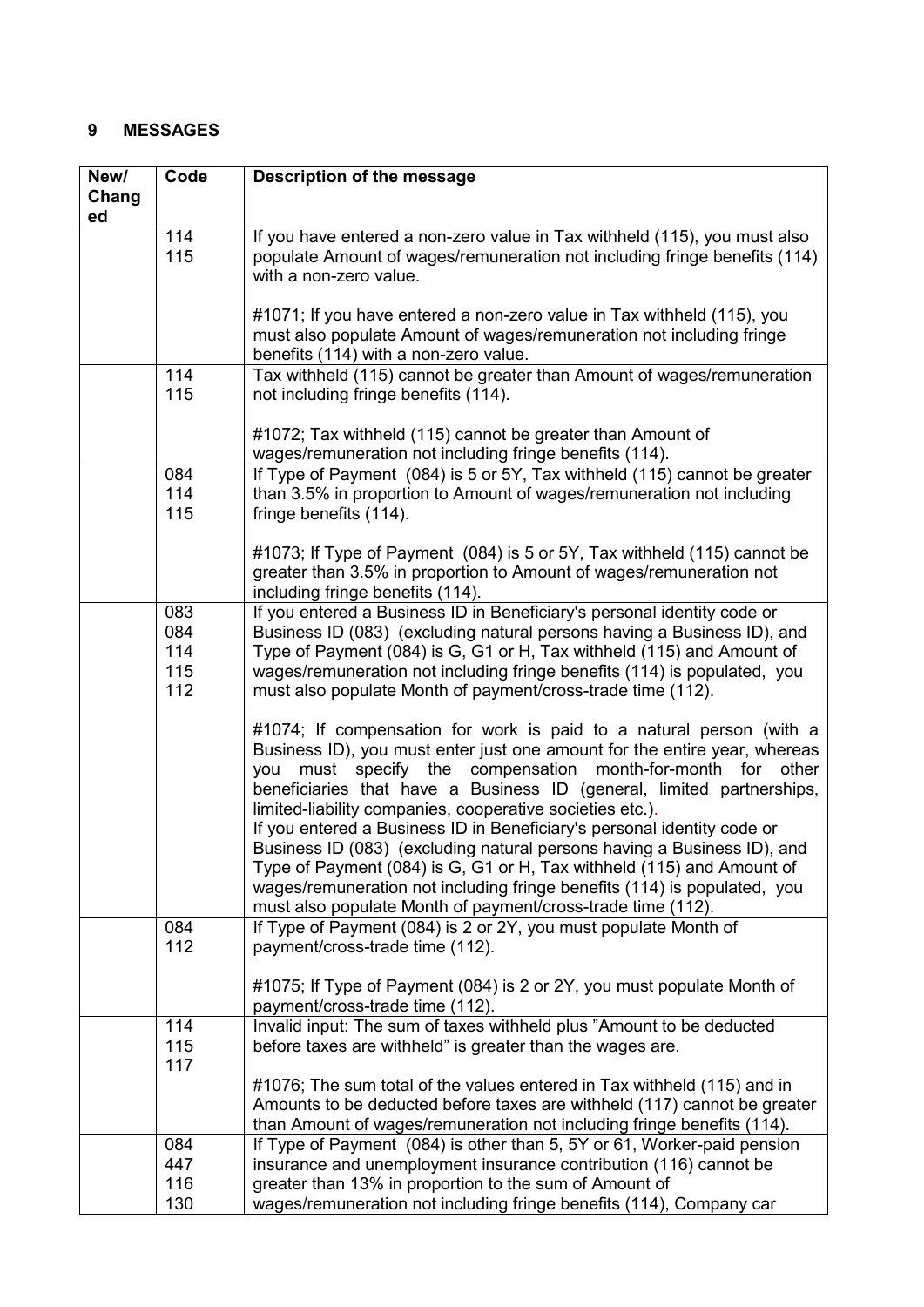| 135<br>140 | benefit, taxable (120), Benefit in the form of lower interest rate (130),<br>Employee stock options and stock grants (135) and Other taxable fringe<br>benefits (140).                                                                                                                                                                                                                                                                                         |
|------------|----------------------------------------------------------------------------------------------------------------------------------------------------------------------------------------------------------------------------------------------------------------------------------------------------------------------------------------------------------------------------------------------------------------------------------------------------------------|
|            | #1077; If Type of Payment (084) is other than 5, 5Y or 61, Worker-paid<br>pension insurance and unemployment insurance contribution (116) cannot<br>be greater than 13% in proportion to the sum of Amount of<br>wages/remuneration not including fringe benefits (114), Company car<br>benefit, taxable (120), Benefit in the form of lower interest rate (130),<br>Employee stock options and stock grants (135) and Other taxable fringe<br>benefits (140). |
| 084        | A value that is not blank in Employee stock options and stock grants (135)                                                                                                                                                                                                                                                                                                                                                                                     |
| 135        | is permitted only for Types of Payment (084) P, 1, 2, 7N, 7M, 7L, 7K and<br>7Q.<br>#1078; A value that is not blank in Employee stock options and stock<br>grants (135) is permitted only for Types of Payment (084) P, 1, 2, 7N, 7M,<br>7L, 7K and 7Q.                                                                                                                                                                                                        |
| 084<br>114 | If Type of Payment (084) is P, 1, P3, 2, 6, 5, 5Y, 7M, 7N, PY, 1Y, 2Y, YT<br>or PT, the value of Payments of wages not included in the base of health                                                                                                                                                                                                                                                                                                          |
| 130        | insurance contributions (136) cannot be greater than the sum of Amount of                                                                                                                                                                                                                                                                                                                                                                                      |
| 136        | wages/remuneration not including fringe benefits (114), Company car                                                                                                                                                                                                                                                                                                                                                                                            |
| 140        | benefit, taxable (120) and Other taxable fringe benefits (140).                                                                                                                                                                                                                                                                                                                                                                                                |
|            | #1079; If Type of Payment (084) is P, 1, P3, 2, 6, 5, 5Y, 7M, 7N, PY, 1Y,<br>2Y, YT or PT, the value of Payments of wages not included in the base of<br>health insurance contributions (136) cannot be greater than the sum of<br>Amount of wages/remuneration not including fringe benefits (114),<br>Company car benefit, taxable (120) and Other taxable fringe benefits<br>(140).                                                                         |

## <span id="page-7-0"></span>**10 DESCRIPTIONS OF THE TYPES OF PAYMENT**

- P Wages from principal employment
- PY Wages paid to a self-employed individual
- PT Dividend, based on a shareholder's work effort (taxable as wages)

YT Dividends based on a shareholder's, insured under the YEL/MYEL pension laws, work effort (taxable as wages)

- P3 Wages paid to a municipal daycare provider
- PU Wages, sourced from a special fund, paid to an athlete/sportsman
- 1 Wages from sideline employment
- 1Y Wages from sideline employment, paid to a self-employed individual
- SA Supplementary daily allowance sourced from a health insurance fund
- 2 Seafarer's income
- 2Y Seafarer's income paid to an entrepreneur

5 Wages (as the basis for insurance premium computation), subject to the sixmonth rule

5Y Wages subject to the six-month rule if paid to an entrepreneur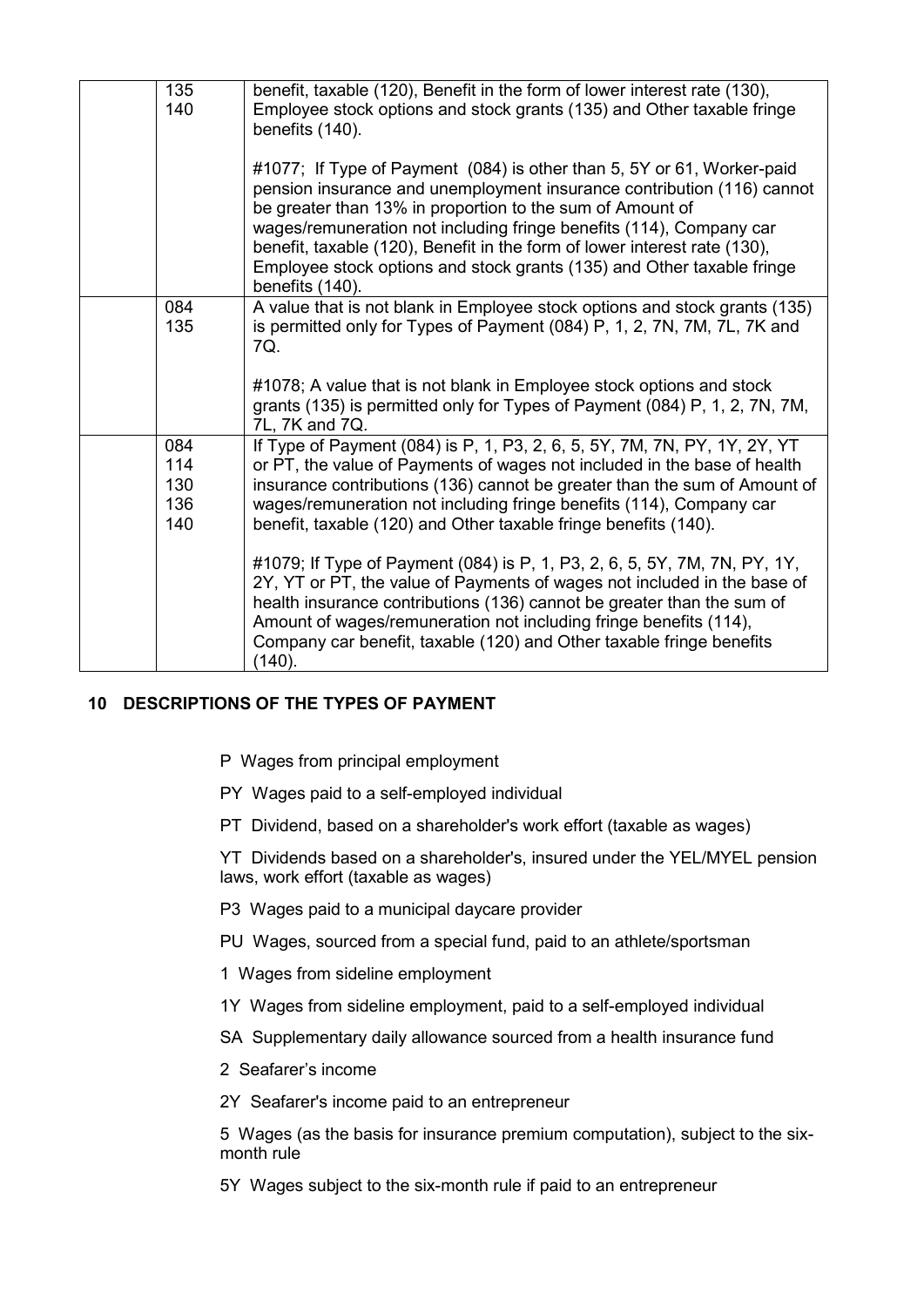6 Wages paid as a substitute payor including paid amounts of 'pay security' (§ 9.2 Prepayment Act)

61 Wages paid as a substitute payor under the six-month rule

H Nonwage compensation for work

- HT Dividends based on a shareholder's work effort (taxable as trade income)
- H1 Fund units in an employee mutual fund
- H2 Athlete's or sportsman's fees
- H3 Household employee's fees and expenses
- H4 Other taxable earned income
- H5 Reimbursement paid by a nonprofit organisation
- H6 Reimbursement for costs, paid to a conciliator
- B Pension paid by employer
- G Compensation for use (royalties); taxable as earned income

G1 Payments taxable as capital income (such as royalties i.e. compensation for use, interest accrued on a wage claim etc.)

7K Wages paid by an employer to a worker not covered by Finnish social insurance

7L Wages paid by a foreign employer to a worker not covered by Finnish social insurance

7M Wages paid by a foreign employer to a worker under Finnish social insurance

7N Wages paid by a foreign employer having the responsibility to pay and discharge the worker's taxes (employment contract Net-of-tax)

7Q Wages paid by a foreign employer to a worker who stayed max. 183 days in Finland during the tax-treaty-defined period

#### <span id="page-8-0"></span>**11 LIST OF COUNTRY CODES**

For the country codes of the countries that have a tax treaty, go to [List of country codes.](https://www.ilmoitin.fi/webtamo/sivut/ExcelPohjat?1&kieli=en)

#### <span id="page-8-1"></span>**12 EXAMPLE**

This example represents two itemizations that concern different beneficiaries; no tax-exempt reimbursement is being reported. The information flow is VSPSERIK.

#### Itemization 1

Employer Payroll Report, created by the Test\_Accounting Pro (048) software application, concerning wages from main occupation P (084), year of payment 2018 (058), employer's Business ID 1234567-9 (110), worker's personal identity code 131052-000T (111), amount of wages 1,200 euros and 00 cents (114), withholding 450 euros and 22 cents (115) and collected pension and unemployment contributions 72 euros and 33 cents (116), benefit arising from employment-related stock options 58 euros and 77 cents (135); and the sequential number is 1, and '1' will therefore be the value of the final identifier (999).